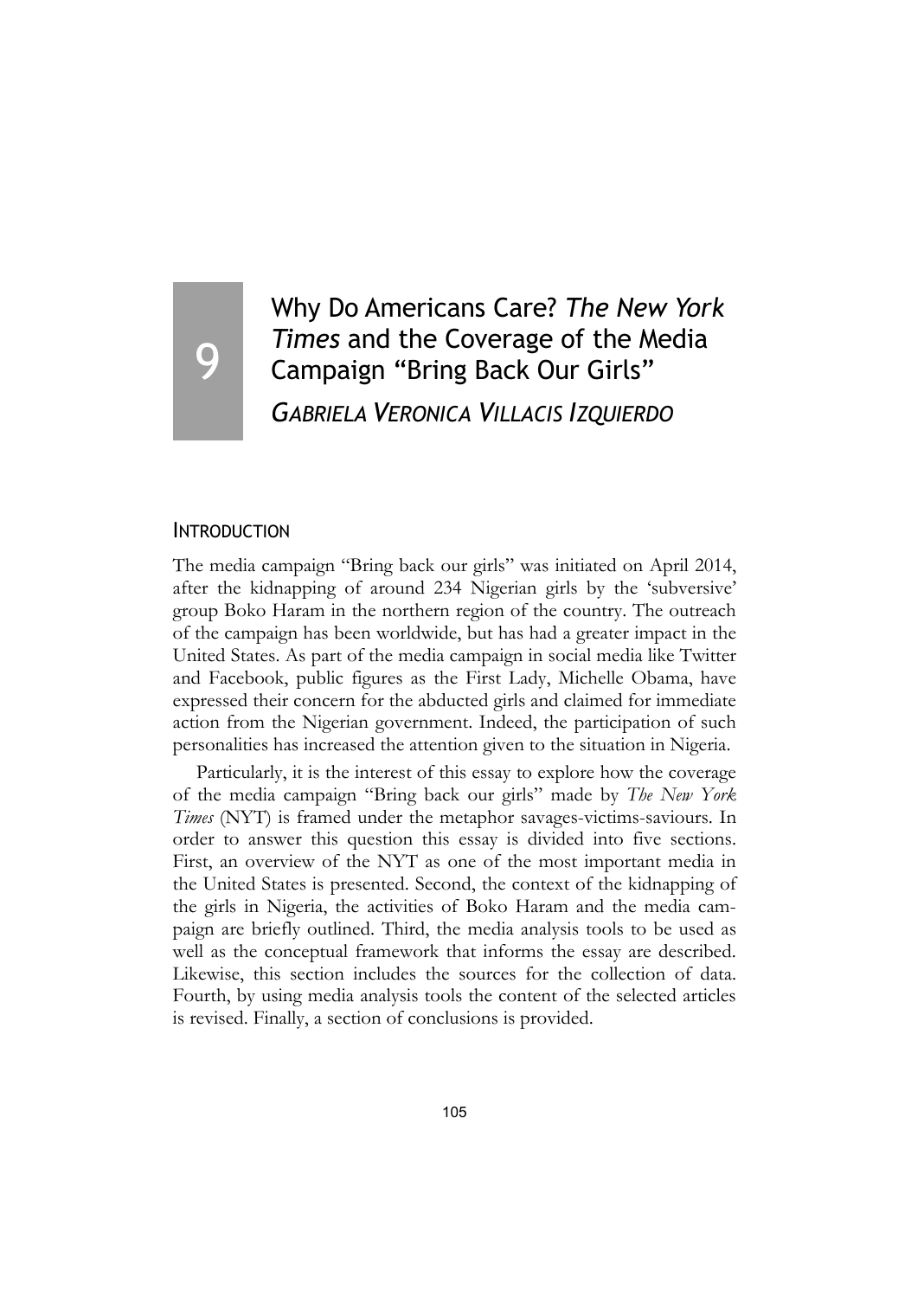# *THE NEW YORK TIMES*: LEADING THE MAINSTREAM MEDIA IN THE UNITED STATES

According to the Alliance for Audited Media, $^1$  the NYT is located in the second place, after the Wall Street Journal, in the list of the 25 national newspapers in the United States with more circulation, both in digital and printed versions. Being among the main printed sources of information is a trend that has marked the trajectory of the newspaper since its first edition in the year 1851. Even if founded in the city of New York its outreach is national on a basis of daily circulation.

The NYT describes itself as a medium "dedicated to providing news coverage of exceptional depth and breadth, as well as opinion that is thoughtful and stimulating" (*The New York Times* 2010). Likewise, they claim to be a reliable source of information that is characterized by its highest standards of trust and impartiality. The fact that it has earned more Pulitzers than any other paper is the main pride of the corporation.

Commonly known only as *The Times*, this medium has played a very important role as part of the mainstream media in the United States when reporting local and international events. As Lule (2002:275) indicates, the NYT represents a very interesting case for those interested in researching the influence of journalism and media in society and politics. By having established as one of the most important nationals newspapers, studies affirm that its influence is both national and international, at the point that the NYT is able to set the agenda of other media and political interest in the country. Moreover, the NYT editorial section is known for being the place of reference for politicians, academics and scholars in the United States: "because of its status in social, political, and journalism communities, the editorial page of the Times can be particularly noteworthy, especially in times of crisis" (Lule 2002:276).

Accordingly, as the NYT is increasingly related to the corporate media and the so-called 'traditional' media, it has also been accused of mis-

j

<sup>&</sup>lt;sup>1</sup> Alliance for Audited Media is a non-profit organization located in Illinois, United States that connects North American media companies, advertisers and ad agencies. AAM independently verifies print and digital circulation, mobile apps, website analytics, social media, technology platforms and audience information for newspapers, magazines and digital media companies in the U.S. and Canada.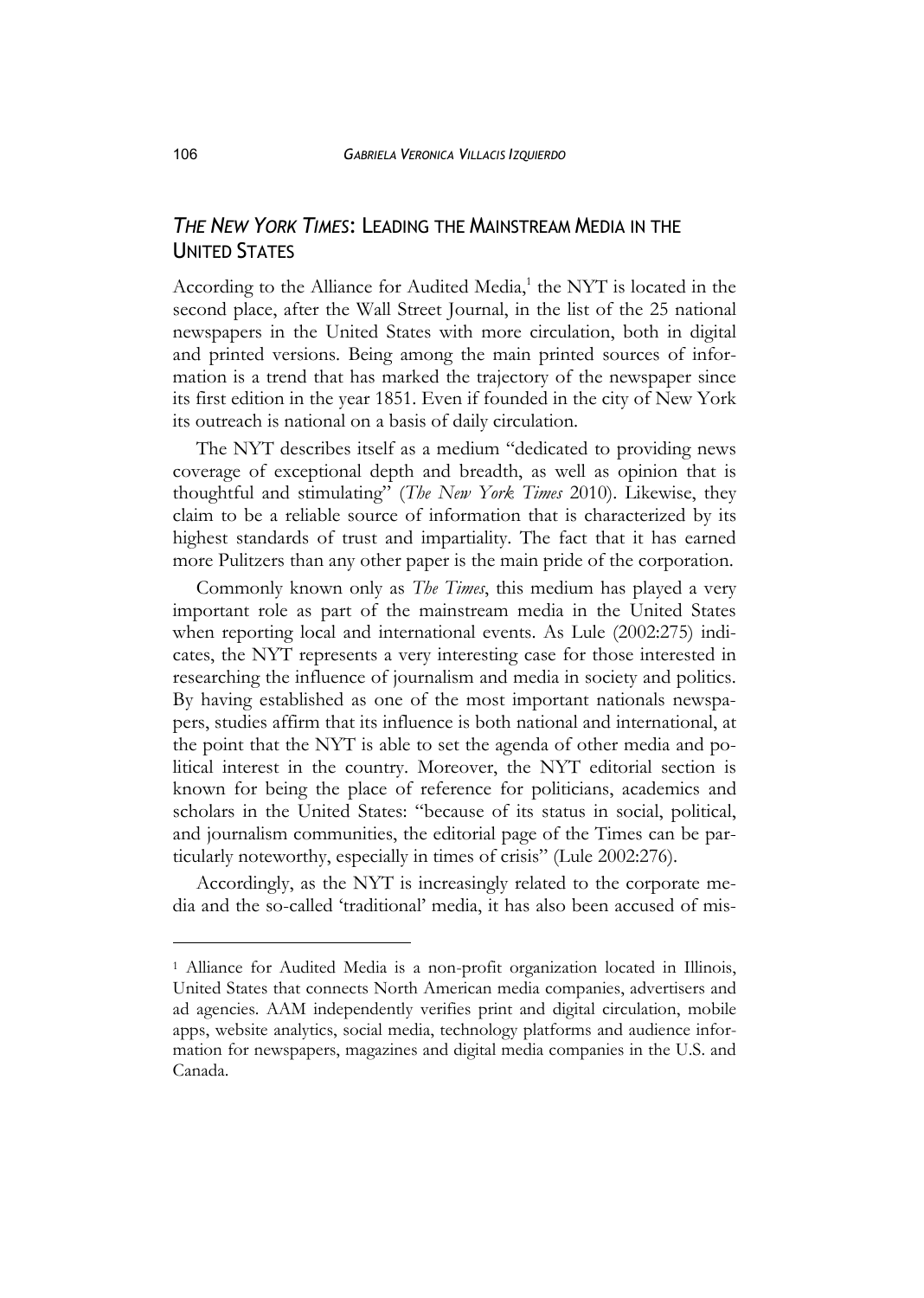representing the news and events. Indeed, the framing of the events it is said to be spotty and limited, whereas the coverage of the news is selectively shown to the readers, especially in the online version of the NYT. The most recent salient cases that supported this criterion have been the heroic portrayal of George Bush after 9/11, the support to the Iraq War or the partiality towards Israel in the conflict with Palestine. This has meant that many people in the United States distrust this medium and look for alternative media, especially internet sources (Kim 2012:62).

Regarding the assumed readers of the newspaper, it is important to mention that both digital and printed versions of the NYT have different audiences. The first is addressed to a younger population or those in touch with the technology, such as computers, smartphones, tablets, etc. The printed version instead is part of the tradition of reading newspapers for an older population. However, as they cover a wide range of interests—economy, business, culture, religion, health, etc.—they address a varied population, as they claim: "while our readers are a diverse as the subjects we cover, one trait is common to all of them: the need to know" (*The New York Times* 2010).

# NIGERIA, BOKO HARAM AND THE "BRING BACK OUR GIRLS" MEDIA **CAMPAIGN**

This section is aimed at contextualizing the campaign "Bring back our girls" by exploring the event that led to its spreading around the world: the kidnapping of around 234 girls<sup>2</sup> in Northern Nigeria. In addition, it is important to situate the group Boko Haram and the way their 'subversive' activities have been destabilizing Nigeria and calling attention from the international community.

In 2013 the Islamist sect Boko Haram was declared as a foreign terrorist organization by the US Department of State due to the violent activities that they have been carrying out in Nigeria since 2002, year in which the 'organization' was created. They have also been linked to Al-Qaeda for conducting the same type of attacks and having the same ideal of 'Jihad' or war against the West. Boko Haram originated in Maidiguri, a

j

<sup>&</sup>lt;sup>2</sup> It is important to note that the number of kidnapped girls is not unanimous in the different sources consulted. However, as a reference for this essay the number of 234 girls provided by Amnesty International is used.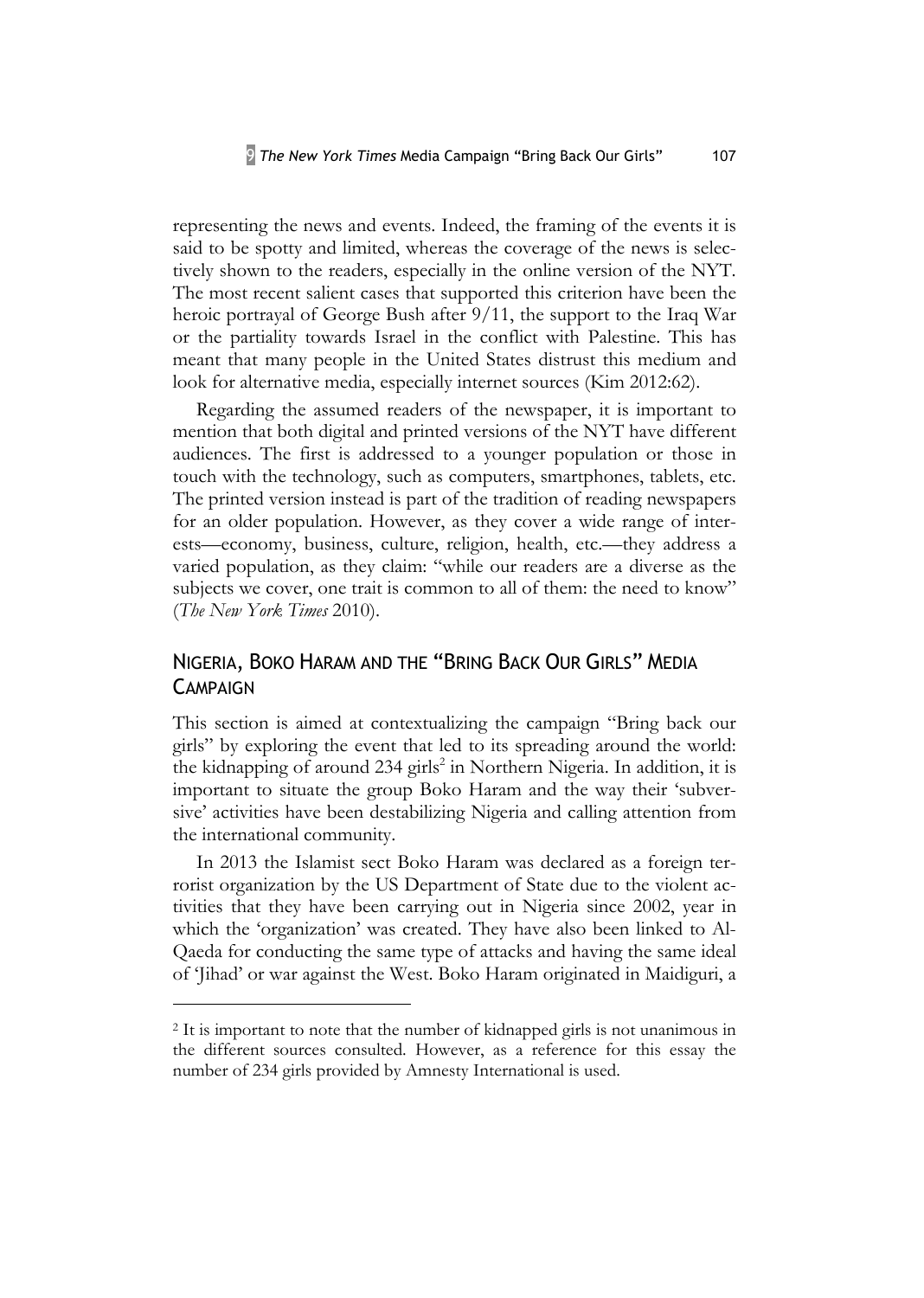city located in north-eastern Nigeria; here, it is important to note that Nigeria lives under a state of ongoing tensions between the north and south of the country, which in several times is addressed by foreign media and governments as a religious conflict between the Islamist North and the Christian South. Indeed this division is a consequence of the British colonization, during which the colonizers imposed Christianity on the population, where the local predominant religion was Islam (Council on Foreign Relations 2014; Owolade 2014).

In addition, out of dissatisfaction and neglect from the central government of Nigeria, Boko Haram was born as a fundamentalist group, who rejects the Western influence in the country and has taken the opportunity to exploit the government through a series of violent acts. Even if originally they did not use violence as a main strategy, since 2009 they began to attack the police, military, politicians, and public places like schools, religious temples and governmental institutions. In this way Boko Haram has been committing suicide attacks in many parts of the country, but specifically in the capital city of Abuja, where even the United Nations building was attacked in 2011. Recently, the radicalization of their activities shifted the targets of the violence towards civilians, including schools, villages and kidnappings (Owolade 2014; Council on Foreign Relations 2014).

According to Amnesty International (AI), only in the first three months of 2014 around 1500 people were killed in northern Nigeria by the attacks of Boko Haram. As well, the government is being accused of arbitrary detentions and executions as part of their campaign against the insurgency of Boko Haram. Moreover, AI informed that since 2012 hundreds of people have been forcibly disappeared in hands of the military and police (Amnesty International 2014).

This brief background is helpful to situate the recent kidnapping of approximately 234 girls from a government's boarding school last 14 April in Chibok, Northern Nigeria. It is said that Boko Haram broke into the school heavily armed by night and that after shooting the guards, and setting fire to houses, they took the girls and headed into the woods. A few days later, the leader of Boko Haram, Mohammed Yusuf appeared in a video in which he claimed the abduction in the name of the group and Islam and emphasized that the girls were going to be sold for sexual slavery and forced marriage. Since then very little has been known about them (Amnesty International 2014).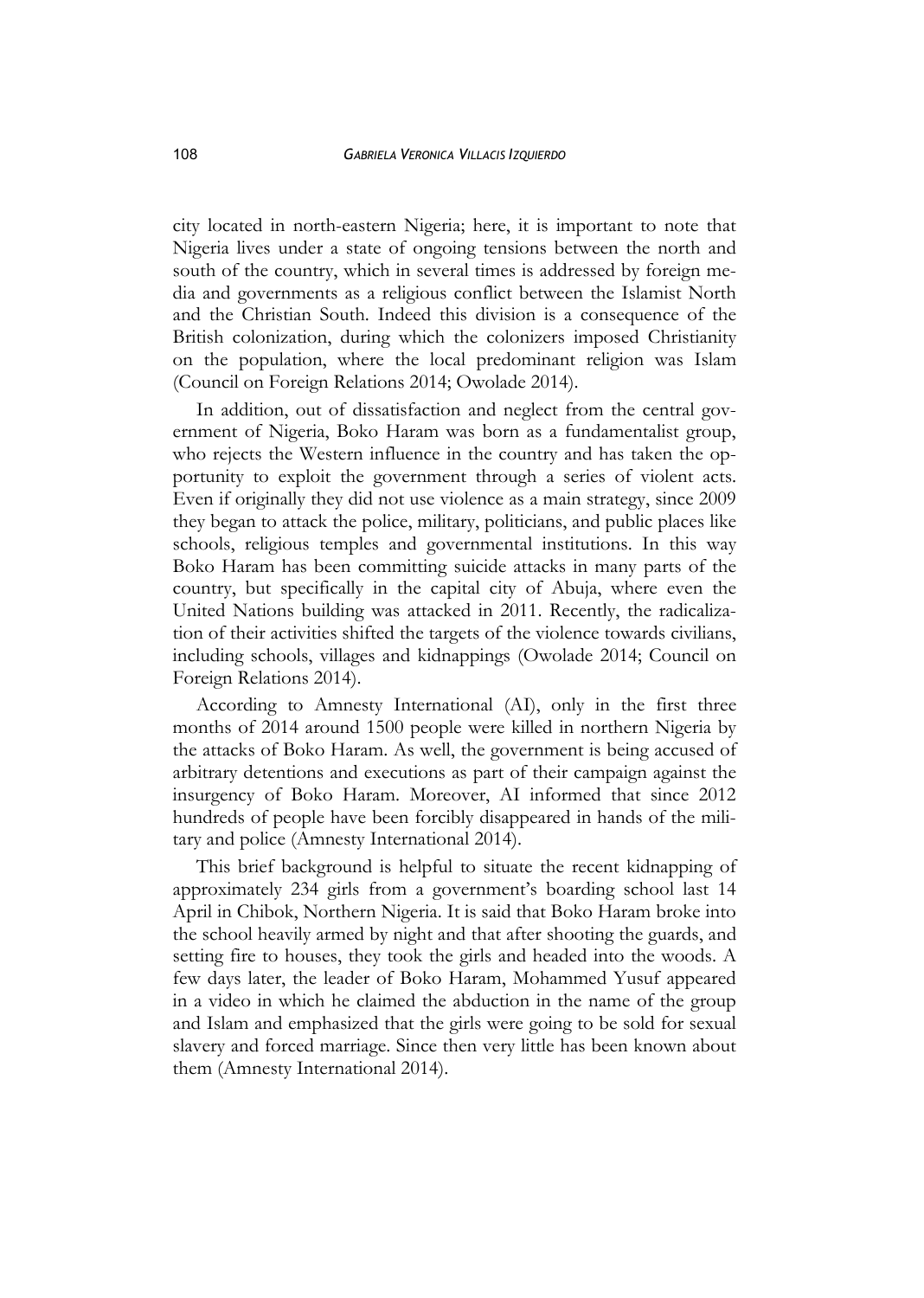After this public announcement, the families of the girls began to take action by marching to Abuja and demanding concrete actions from the government. The public demonstrations showed the anger and despair from the relatives of the abducted girls, which transcended to the social media activism beyond Nigeria. Indeed, the biggest media campaign was initiated by a Nigerian through the social media Twitter with the hashtag #BringBackOurGirls. According to media sources like the Wall Street Journal, since the first tweet on April 23 the hashtag has been used 1.7 million times. Since then the campaign became very popular in rising awareness for the situation of the abducted girls and against Boko Haram, at the point that celebrities and politicians joined the cause through social media. In collaboration with Amnesty International the lead of this campaign around the world counted with Michelle Obama, John Kerry, Malala and others (Wall Street Journal 2014; Amnesty International 2014).

## DATA COLLECTION: TIMEFRAME AND METHODOLOGY

First, this section is aimed at explaining the selection of the time-frame and articles of *The New York Times* in terms of the coverage of the media campaign "Bring back our girls". As mentioned, the campaign was initiated on April 23th in Nigeria, and since then spread around the world through social media. However, the fact that an NGO like Amnesty International assumed the leadership of the campaign through their own web page, Facebook, Twitter and blogs signified an increasing awareness towards the cause of the kidnapping. Precisely, since May 2 the campaign was taken over by AI and diffused more significantly in the United States.

In this sense, the timeframe of the news selected is of two weeks, between May 2 and May 15. During this time the digital version of the NYT published a total of six articles regarding the "Bring back our girls" campaign. Among these, five are opinion columns, whereas only one is news. It is important to mention that the articles that referred to the general situation of Nigeria, Boko Haram and the kidnapping were excluded from the selection, as the main interest of this essay is to understand the coverage of the campaign, not of the proper event. The following table summarizes the information related to the articles selected: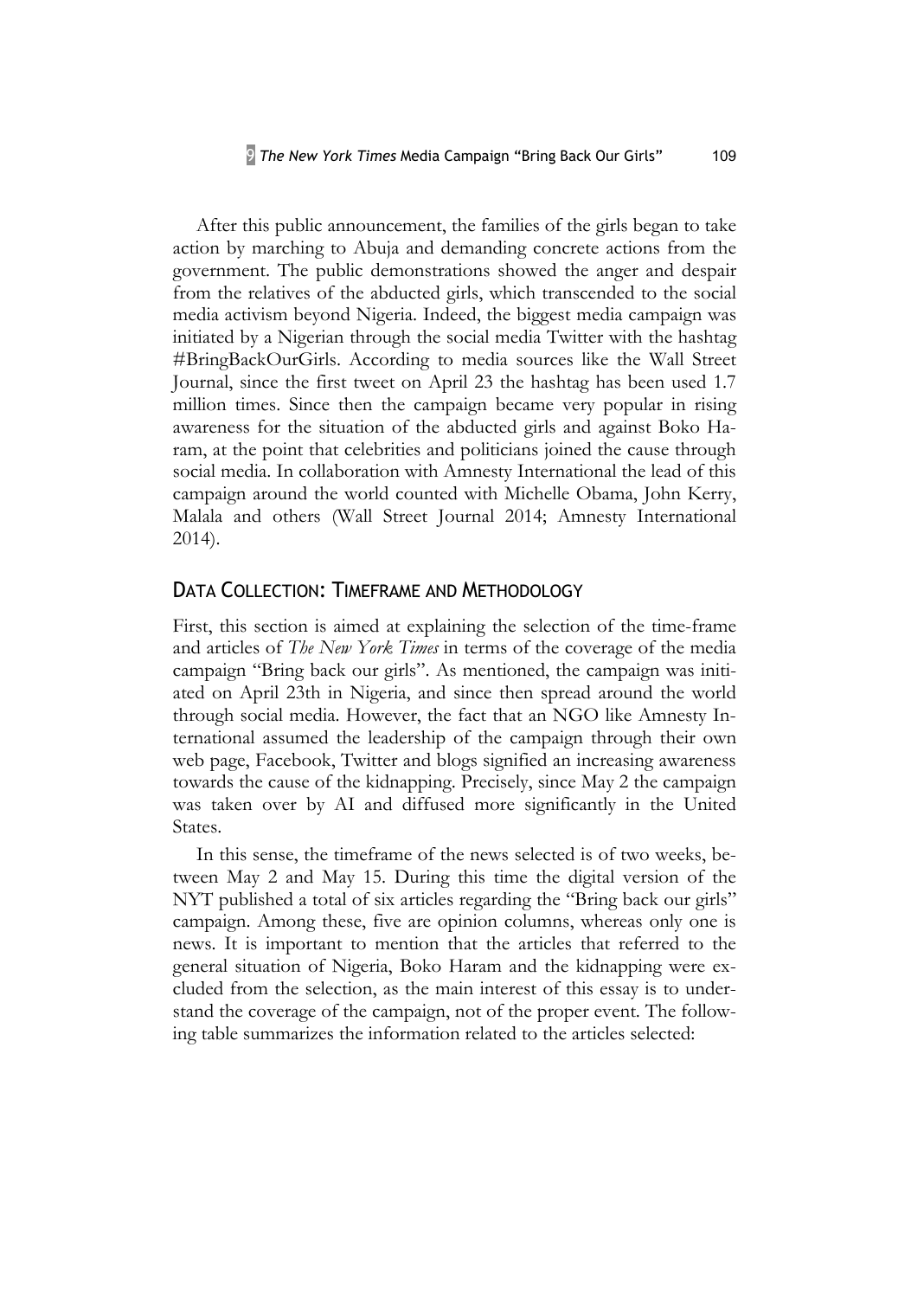|                         | Date         | Title of the Article                                             | Author                                    | Type        |
|-------------------------|--------------|------------------------------------------------------------------|-------------------------------------------|-------------|
|                         | May 3, 2014  | Bring back our girls                                             | Nicholas Kristof                          | Opinion     |
| $\mathcal{P}$           | May 3, 2014  | Standing with the Kidnapped<br>Girls in Nigeria                  | Nicholas Kristof                          | Opinion     |
| 3                       | May 6, 2014  | What Can I Do to #Bring-<br>BackOurGirls?                        | KJ Dell'Antonia                           | Opinion     |
| $\overline{\mathbf{4}}$ | May 7, 2014  | Can Hashtag Activism Save<br>Kidnapped Nigerian Girls?           | Robert Mackey                             | Opinion     |
| 5                       | May 14, 2014 | The Kidnapping of a Country                                      | Lauren Bohn and<br>Chika Oduah            | Opinion     |
| 6                       | May 15, 2014 | U.S. Officials Question Ability<br>of Nigeria to Rescue Hostages | Eric Schmitt and<br><b>Brian Knowlton</b> | <b>News</b> |

Second, in terms of conceptual framework, this essay is concerned with two main issues: the metaphor savages-victims-saviours (SVS) developed by Makau Mutua (2001) and the concept of politics of representation. On the one hand, Mutua's metaphor refers to the way a narrative is constructed in order to depict three main dimensions that justify human rights impositions and interventions. On the other hand, Hall (1997:2) suggests that the language used is able to construct meanings around cultures and share meanings. In this sense, when something or someone is represented, language is operating to through systems of representation. In this sense, this paper is interested in exploring how the NYT represents a national campaign about an event from outside the United States and how this is translated in signifying practices. Such analysis also includes the stereotyping of other cultures (in this case Muslims, Nigerians) as a signifying practice. Lastly, as part of the methodology, this paper is concerned with the use of framing as a tool for media analysis. This allows understanding how the campaign and the event are portrayed by the NYT.

# COVERAGE FROM *THE NEW YORK TIMES*

The six articles selected from the NYT present common issues around the topic of representation and use of frames. In this section the main findings of such analysis are described and incorporated into the concepts of politics of representation. It is important to mention that the findings are grouped into two subsections. First, it is analysed how the NYT uses representation of difference to depict 'otherness' when refer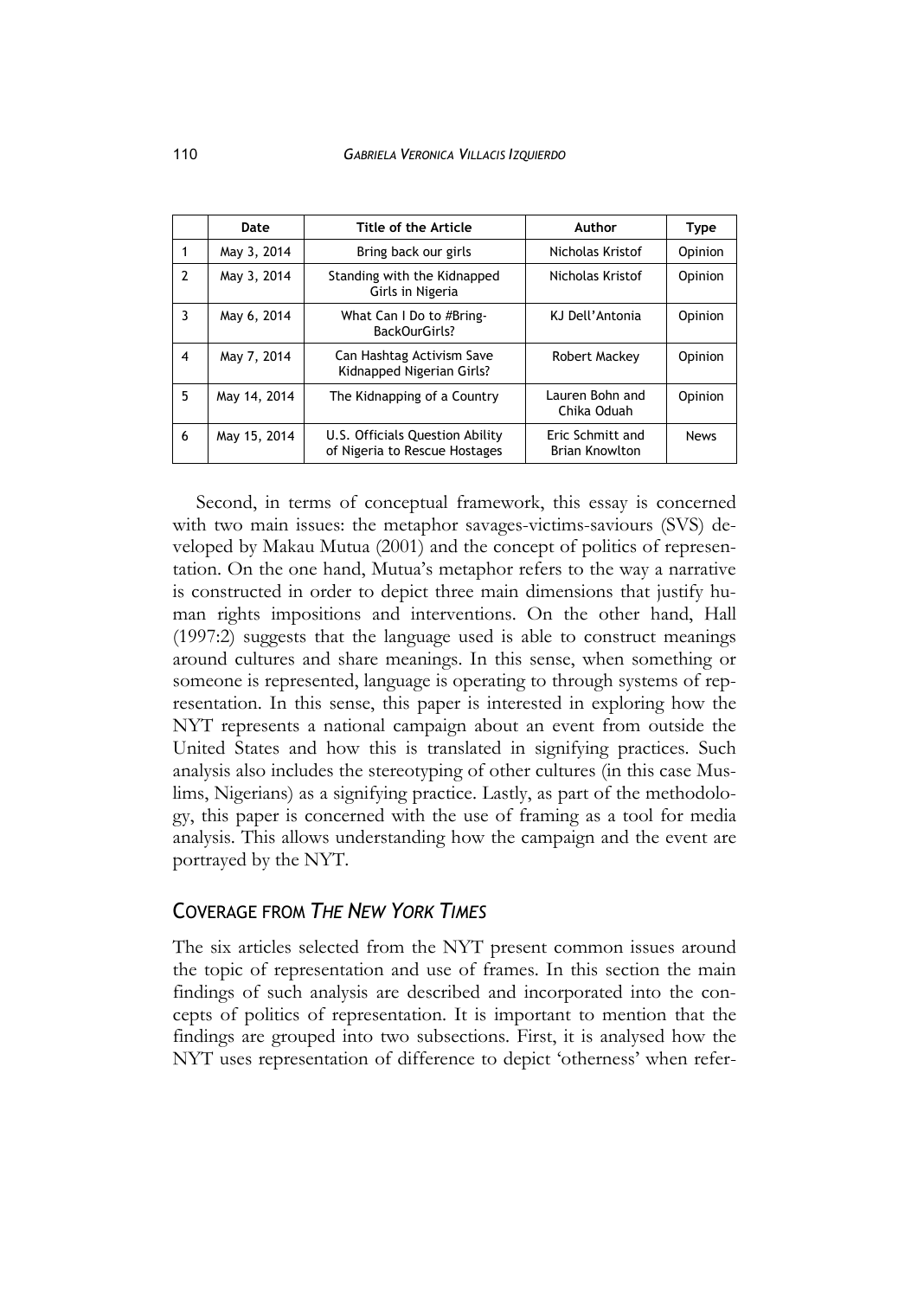ring to the Nigerian context. Second, the analysis is informed by framing as a tool to identify the frames used for the coverage of the campaign, especially regarding the use of the metaphor savages-victims-saviours.

#### REPRESENTATION OF OTHERS

Firstly, it is important to recall that representation "is the process by which the members of a culture use language to produce meanings" (Hall 1997:61). This implies that things, objects, people and events do not carry meaning by themselves, but there are human beings who attach it to them. In this case, the NYT as part of the mainstream media in the United States is the one who is making meaning.

One of the common issues found in the articles of the NYT is the way Nigerians—be them the government, the abducted girls or Boko Haram—are represented as the 'others'. For Hall (1997: 225) one of the main forms of representing other cultures is through stereotyping. In this sense, media may use stereotypes in order to reinforce practices that are inscribed by relations of power. In this case, Nigerians are portrayed by the NYT under common characteristics, such as backward, powerless, indifferent, incapable, etc., which may closely related to the notion of racial inferiority. Nonetheless, not only the issue of race is represented, but also the cultural and religious differences are highlighted.

When representing others, Hall (1997:229) argues that a division between "them" and "us" is created and expressed through a polarized form of representation. For example, the recurrent dichotomy in representation appeals at things or people being good/bad, or civilized/primitive, there are very well-fixed boundaries which divide the "us" from "them". This is how the difference is represented both in texts and images. In the case of the articles selected from the NYT, the division is clear enough to be identified: "us" are the good and powerful Americans, while "them" are represented both by the bad terrorists that kidnapped innocent girls and the Nigerian government, which shows itself unable to rescue them.

Particularly, the coverage made by the NYT of the media campaign "Bring back our girls" shows that a representation of difference also includes the dimensions of gender. Throughout the articles it is a recurrent topic the destiny of the abducted girls. Indeed, one of the preoccupations of the authors is the way these girls sexuality could be affected by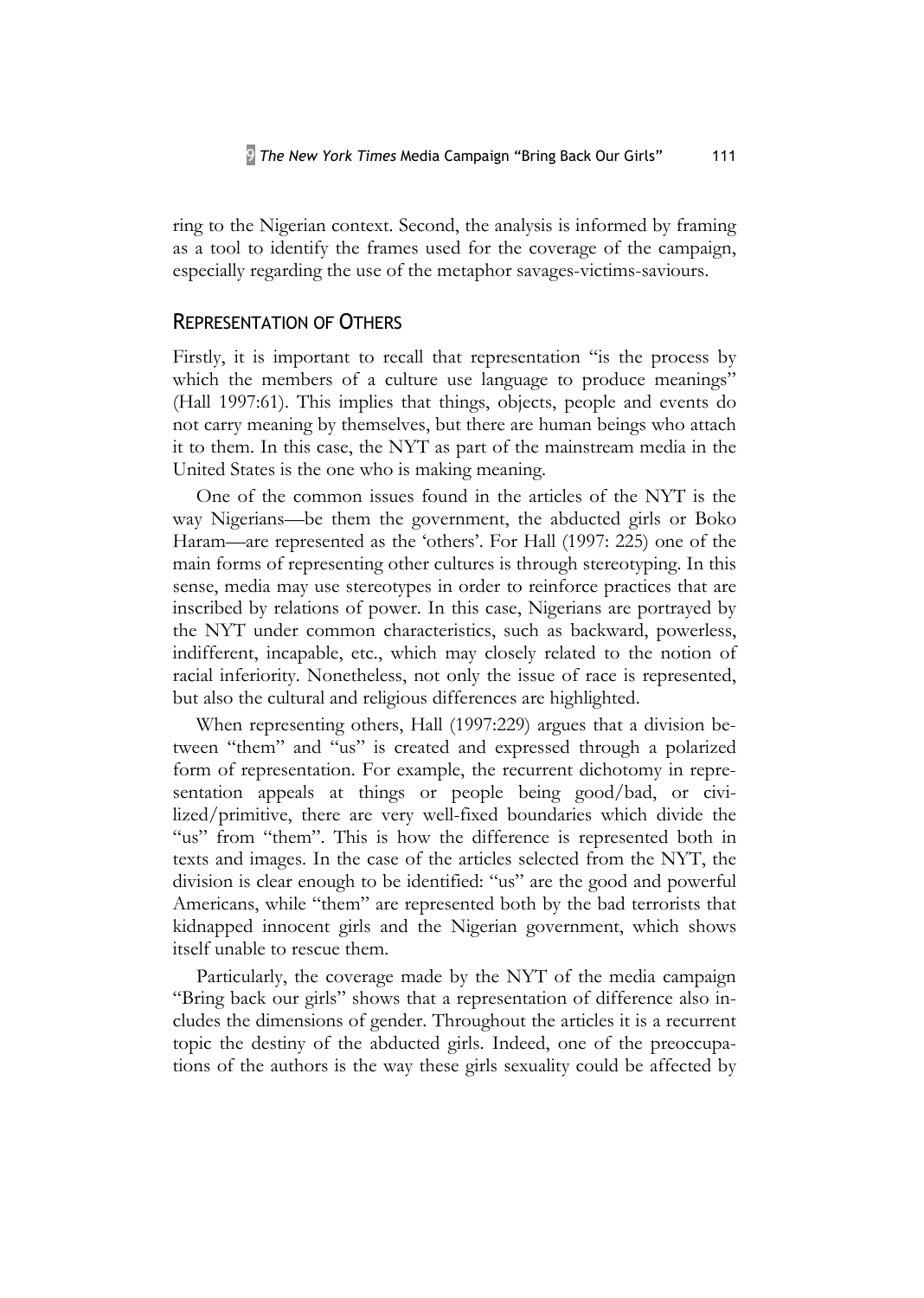the abduction: forced marriage, sex slavery, loss of virginity, impossibility of marrying if rescued. There is also a confusing association of Islam with terrorism (under the War on Terror frame) due to the fact that Boko Haram is an Islamist group. In this sense characteristics like terrorist, attacker, extremist, fundamentalist, militant and separatist are constantly used to describe Boko Haram.

The following quotes from two articles from May 3 and May 6 reflect how the authors are aiming at creating what Hall (1997:231) calls the "spectacle of the other", when contextualizing the Nigerian cultural and religious reality by referring to the sexuality, purity and virginity of women:

If the missing Nigerian schoolgirls come home, their problems won't be over. Even assuming (with ridiculous and probably unwarranted optimism) that they have been untouched during their captivity, their communities and even their male family members may regard them as damaged goods. It's that […] attitude that led to their kidnapping; on the smaller scale, it may mean they can never regain what they have lost (Dell'Antonia 2014).

Northern Nigeria is a deeply conservative area, and if the schoolgirls are recovered, it may be difficult for them to marry because of suspicions that they are no longer virgins (Kristof 2014).

As Zarkov (1997:113) highlights in her analysis of the "media war" in Serbia during the years of violent conflict, media chooses to operate through body politics, which means that sexuality and female body become a means for politics. Indeed, media constructs narrative out of body politics in order to justify practices and political processes. In the case of the coverage of the campaign and the abduction of the girls in Nigeria, the NYT uses the victimization of women in terms of their sexuality as a way to appeal to the sensitivity of the readers, so they can claim action from the government and justify all the measures taken by political leaders in order to 'help' the victimized women in Nigeria. This is also contextualized under the notion of Muslim women that live under oppression because of a religious belief—which is non-acceptable for most Americans.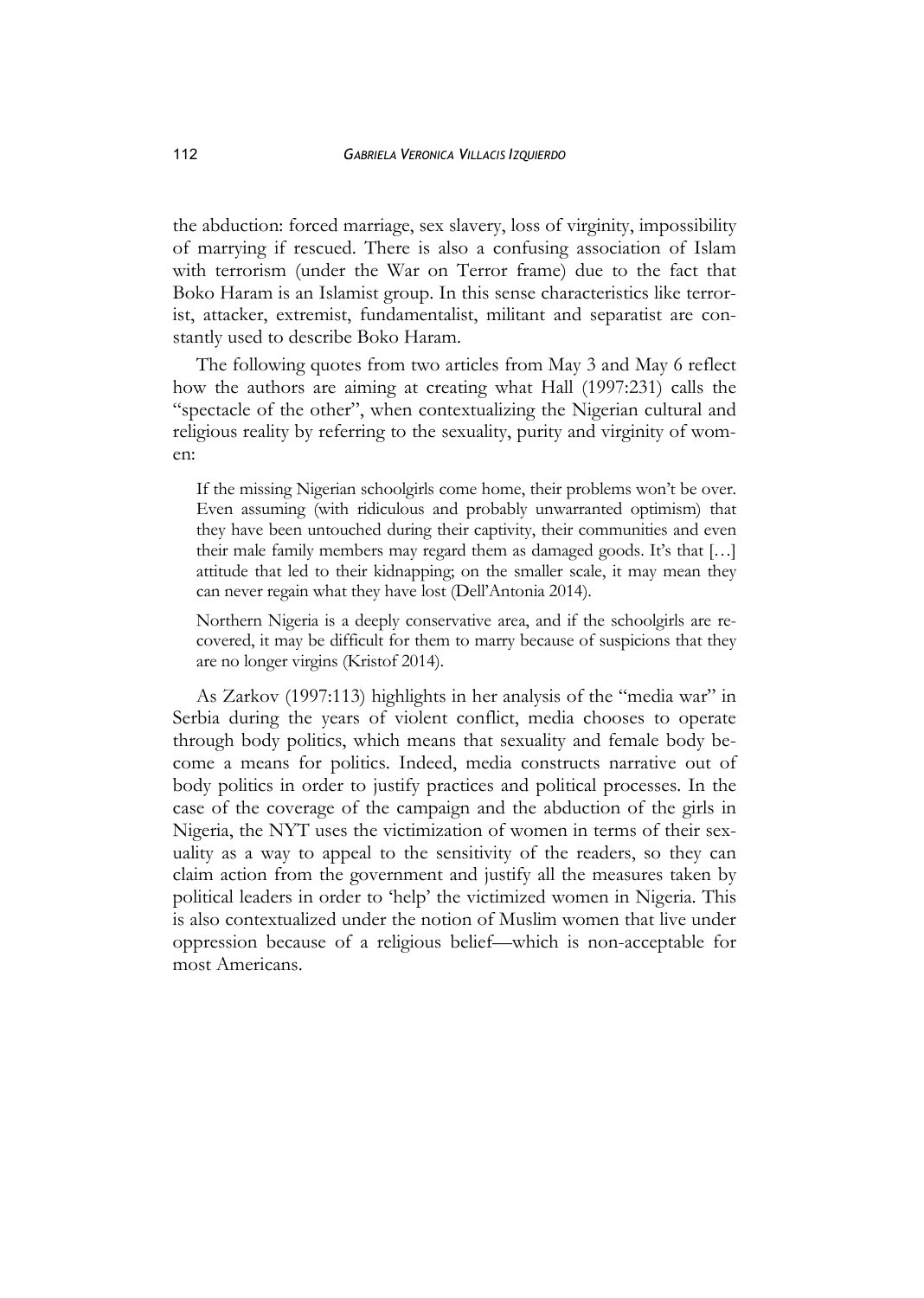# FRAMING THE NEWS UNDER THE METAPHOR 'SAVAGES–VICTIMS– SAVIOURS'

When Mutua (2001) suggested that the international human rights body was marked by a tri-dimensional metaphor, he did not contemplate the fact it could be used to explain other similar situations where it can also be suitable. In this essay, one of the main arguments is that the NYT has framed the coverage of the campaign "Bring back our girls" using the same three dimensions mentioned by Mutua.

In this sense, it is first important to consider what the meaning of each one of dimensions included in the SVS metaphor is. For Mutua (2001:202-204), the Western leaders, organizations and governments have discursively constructed each one of the dimensions in a way that they are part of the human rights narrative and practice. The first is the 'savages', depicted as inhuman and barbaric, who could be people or states belonging to a particular culture. The second dimension is the 'victims', whose rights and human dignity have been violated by the savages. Finally, the third dimension is composed by 'saviours', the "ones" selected to civilize and rescue the victims from the savages, frequently related to Eurocentric notions of superiority.

Precisely, each one of these dimensions is used by the NYT when covering the campaign and events taking place in Nigeria. It is argued in this paper that the SVS metaphor is used as a frame, which means the way a particular event is reported by the NYT. Papacharissi and Oliveira (2008) suggest that frames are vital to understand how individuals perceive reality and comprehend the events. In this sense, why is it important to realize the use of the SVS metaphor as a frame in the coverage made by the NYT? Evidently, the frames are increasingly having geopolitical importance and reflect the different political, economic and social perspectives and interests that media have when reporting the news (Papacharissi and Oliveira 2008:53).

In addition, as frames can be located in four places within the communication process: the communicator, the receiver, the text, and the culture itself, this particular analysis situates the frame in the communicator, meaning the NYT. Again, how the SVS metaphor is used to report about the "Bring back our girls" campaign? In relation to the first dimension (savages) it has been identified that each one of the articles selected tends to associate both the Nigerian government and the group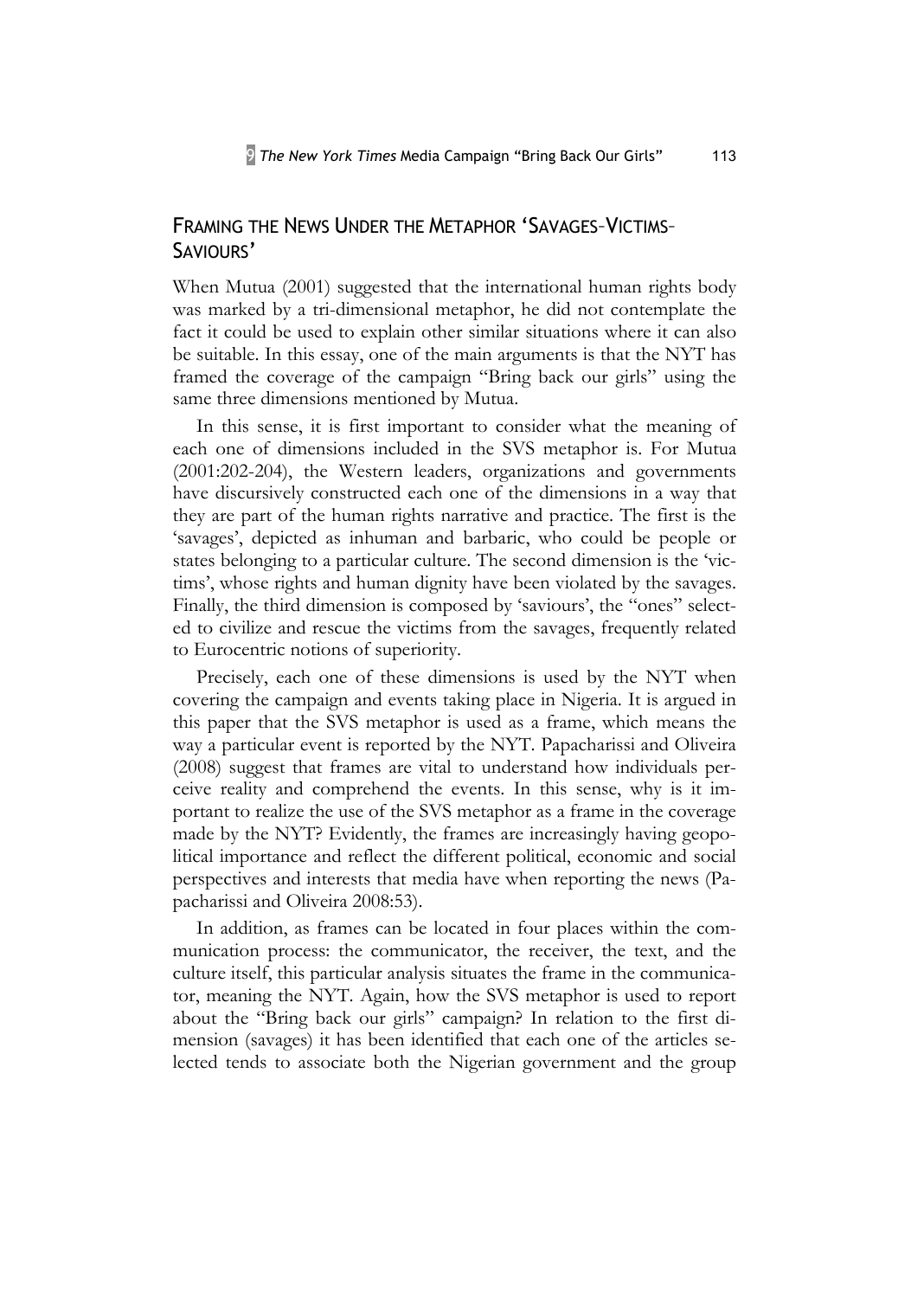Boko Haram with 'savages'. Even if this framing is done at different levels, as Boko Haram is a "terrorist" group, the government is also continuously portrayed as unable to protect their citizens, corrupt and neglect. The following extract shows the different ways in which Nigerians are described as 'savages':

#### *About Nigerian government:*

While the Nigerian military has shown little interest in rescuing the girls, it has, in the last few years, presided over a brutal counterinsurgency in response to Boko Haram bombings. There is viciousness on both sides (Kristof 2014).

#### *About Boko Haram:*

DOZENS of heavily armed terrorists rolled into the sleepy little town one night in a convoy of trucks, buses and vans […] the high school girls, asleep in their dormitory, awoke to gunfire. The attackers stormed the school, set it on fire […] the girls were kidnapped by an extremist Muslim group called Boko Haram, whose name in the Hausa language means "Western education is a sin" (Kristof 2014).

Regarding the second dimension of victims, the NYT has appealed at sensitizing the readers through text that describes the critical situation of the kidnapped girls. As mentioned before, the articles use the threats to female bodies as a way to cause repulsion towards the perpetrators. In some of the articles the possibility of the girls to be raped, forcibly marriage or enslaved is often mentioned. This is a key issue to consider the importance of the campaign in the United States, due to the fact that the use of frames in political and mass communication "influence how people understand, remember, evaluate and act upon a problem" (Papacharissi and Oliveira 2008:54).

The third dimension is also identified in the selected articles of the NYT, which has to do with the 'saviours'. This role is embodied in the United States, as a society and as a global power. As Mutua (2001: 204) states the promise of the saviour is freedom, in a way the victims can be liberated from tyranny from the state, the religion, the culture that oppress them. In the United States the role of saving Nigerians is attached to a society that through social media activism is able to pressure the political leaders to take action. In the articles, the authors are emphatic when requesting immediate intervention to help the 'incapable' government of Nigeria to find the missing girls. As well, the United States is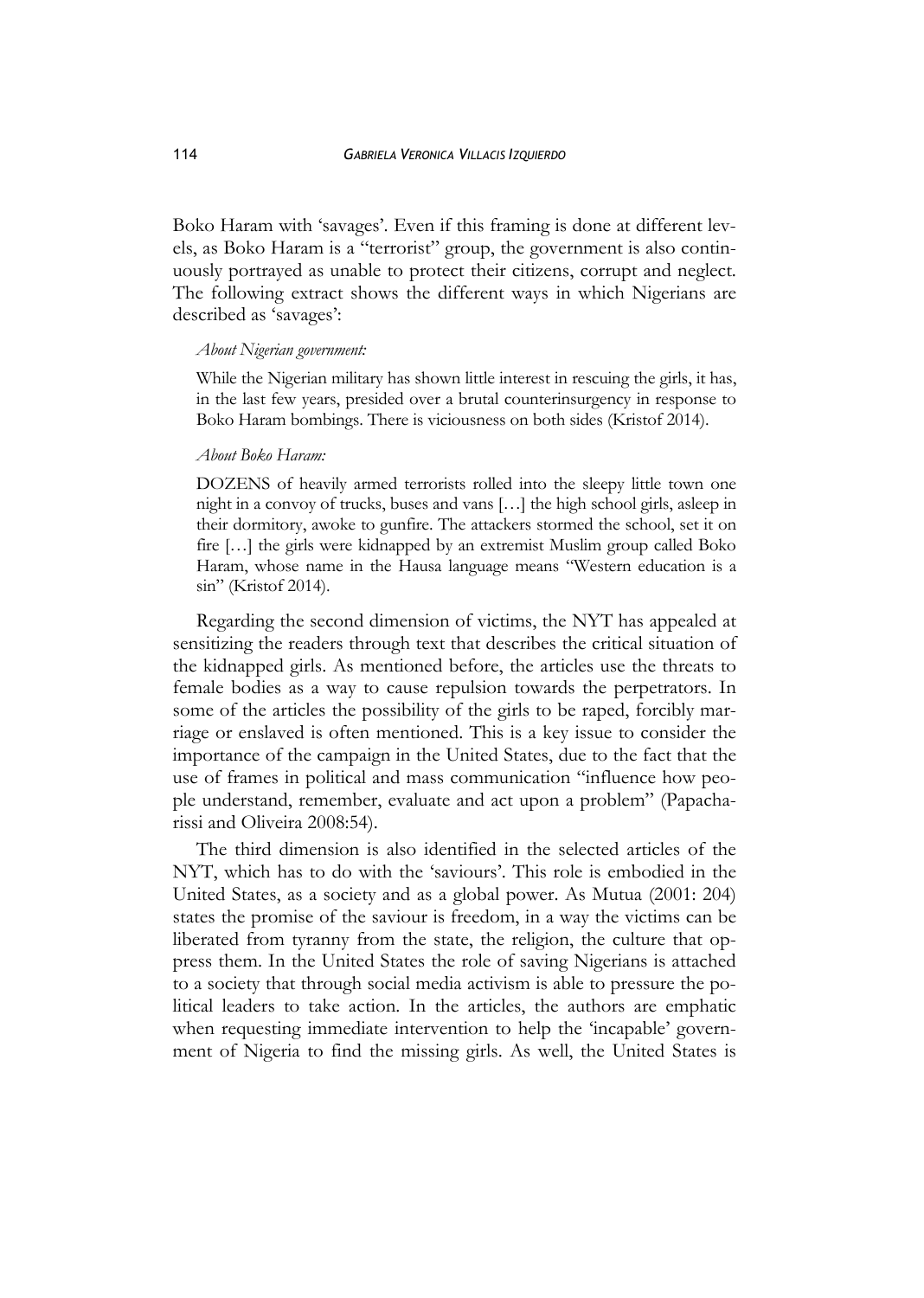portrayed as the only actor that can do something to save the victims from Boko Haram.

However, the 'saviours' mission is not only attached to political actors or 'social media' activists in the United States. A civilizing mission is also used to promote the interest of American citizens by the writers of the NYT. This means that each one of the readers can feel that there is something he/she can do to 'save' the girls from an unfair reality. Specifically, some of the articles suggest that there is more to do, in the sense that there are American NGOs already working for a better life for Nigerians, and it would be a good idea to also get involved is such kind of 'good' work:

For most of us, "real action" means continuing to financially support and push for that kind of change […] "We can fight groups like Boko Haram by doing the opposite of what it does. It kidnaps girls, and we can send them to school. Organizations like Developments in Literacy do a great job educating girls in Pakistan, or Campaign for Female Education (Camfed) does the same in Africa. In the long run, the best way to fight extremism is education, especially education for girls" (Dell'Antonia 2014).

#### **CONCLUSION**

Without denying the difficult reality of Nigeria and the increasing violence perpetrated against civilians in hands of Boko Haram, it is also necessary to understand that the way in which the events are portrayed by the mainstream media in the United States is informed by discourses of 'heroism', 'salvation' and justification for future actions in Nigeria and other countries around the world. As stated before, the aim of this essay has been to explore how the metaphor savages-victims-saviours is used as a frame by the NYT when writing about the "Bring back our girls" campaign. It is interesting to see how the role of 'saviours' is attached to all Americans who are committed to save the kidnapped girls through different channels. Why do Americans care? This question can be answered through the continuously used narrative by media and political leaders to create the sense of a 'duty' for American society to help the world.

Finally, the fact that the NYT is one of the main newspapers in the United States reflects how media can influence politics and society. By covering the campaign because important public figures demonstrated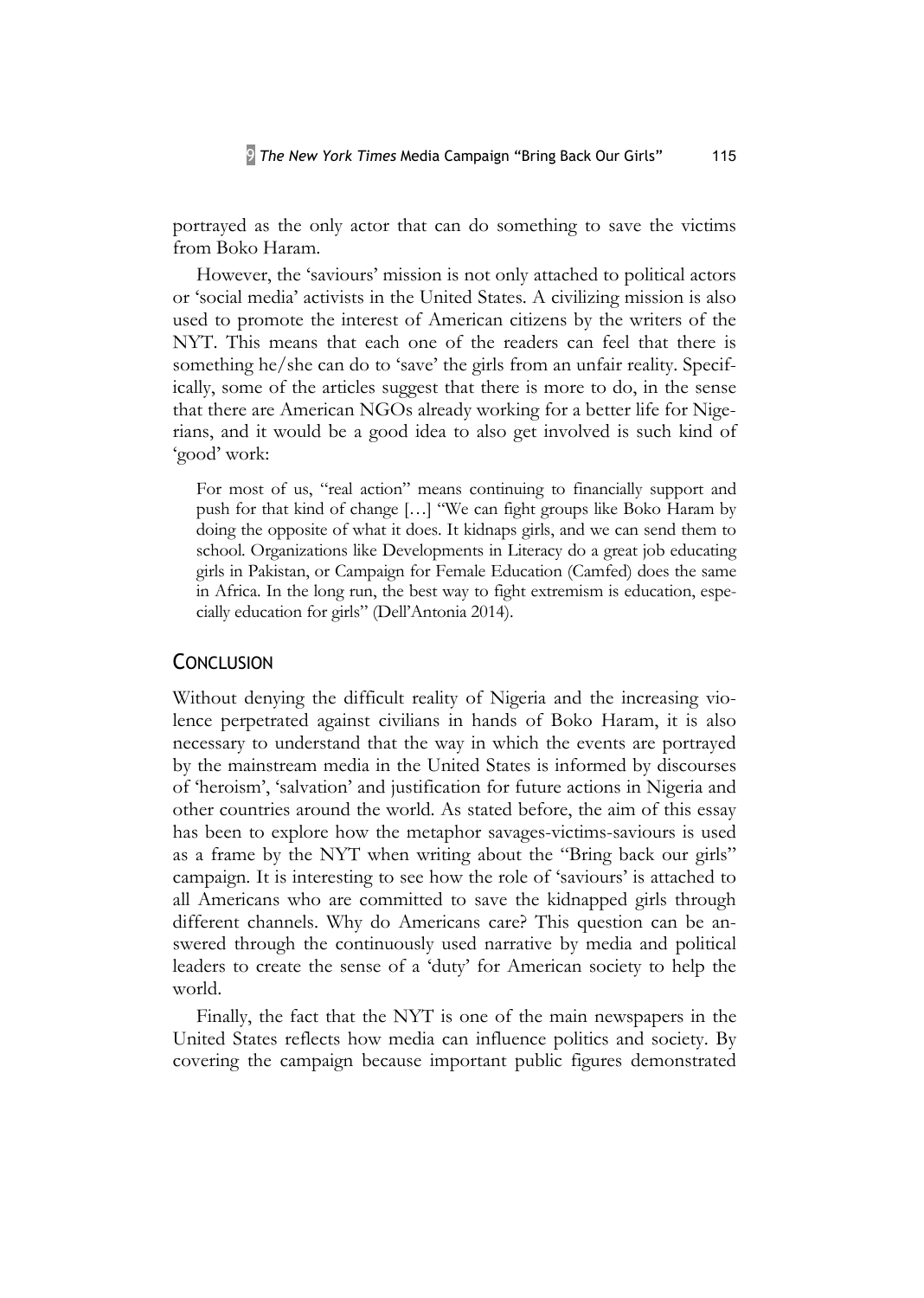their interest is also a way to show that also politics has a strong power over what media selects to present as primary information.

#### **REFERENCES**

- Owolade, Femi (2014) "Boko Haram: How a Militant Islamist Group Emerged in Nigeria" *Gatestone Institute.* Available: http://www.gatestoneinstitute.org /4232/boko-haram-nigeria.
- Lule, Jack (2002) "Myth and terror on the editorial page: *The New York Times* response to September 2001" *Journalism & Mass Communication Quarterly*, Vol. 79, No. 2, 275-293.
- Kim, Rose (2012) "Occupying *The New York Times*" *Socialism and Democracy,* Vol. 26, No2, 61-64.
- Mutua, Makau (2001) "Introduction to Savages, Victims, and Saviors: the Metaphor of Human Rights", *Harvard International Law Journal*, 42(1), [Extract], 201-209.
- Papacharissi, Zizi (2008) "New Frames Terrorism: a Comparative Analysis of Frames Employed in Terrorism Coverage in US and UK Newspapers", *International Journal of Press/Politics*, Vol. 13, No. 1, pp. 52-74.
- Zarkov, Dubravka (1997) "Sex as Usual. Body politics and the media war in Serbia" in K. Davis (ed.) *Embodied practices. Feminist perspectives on the body,*  London: Sage.

### Websites

- Alliance for Audited Media. Accessed: 24/06/2014 http://www.auditedmedia. com/news/blog/top-25-us-newspapers-for-march-2013.aspx.
- Amnesty International. Accessed: 23/06/2014 http://www.amnesty.org/en /library/asset/AFR01/003/2014/en/43893c2a-0fed-4d0c-838b-1850ebaac5ae/afr010032014en.html,
- Council of Foreign Relations. Accessed: 24/06/2014 http://www.amnesty.org /en/library/asset/AFR01/003/2014/en/43893c2a-0fed-4d0c-838b-1850ebaac5ae/afr010032014en.html
- *The New York Times*. Accessed: 24/06/2014 http://www.nytco.com/pdf/ DidYouKnow\_March2010\_FINAL.pdf
- *Wall Street Journal*. Accessed: 23/06/2014 http://www.amnesty.org/en/library /asset/AFR01/003/2014/en/43893c2a-0fed-4d0c-838b-1850ebaac5ae/afr010032014en.html,